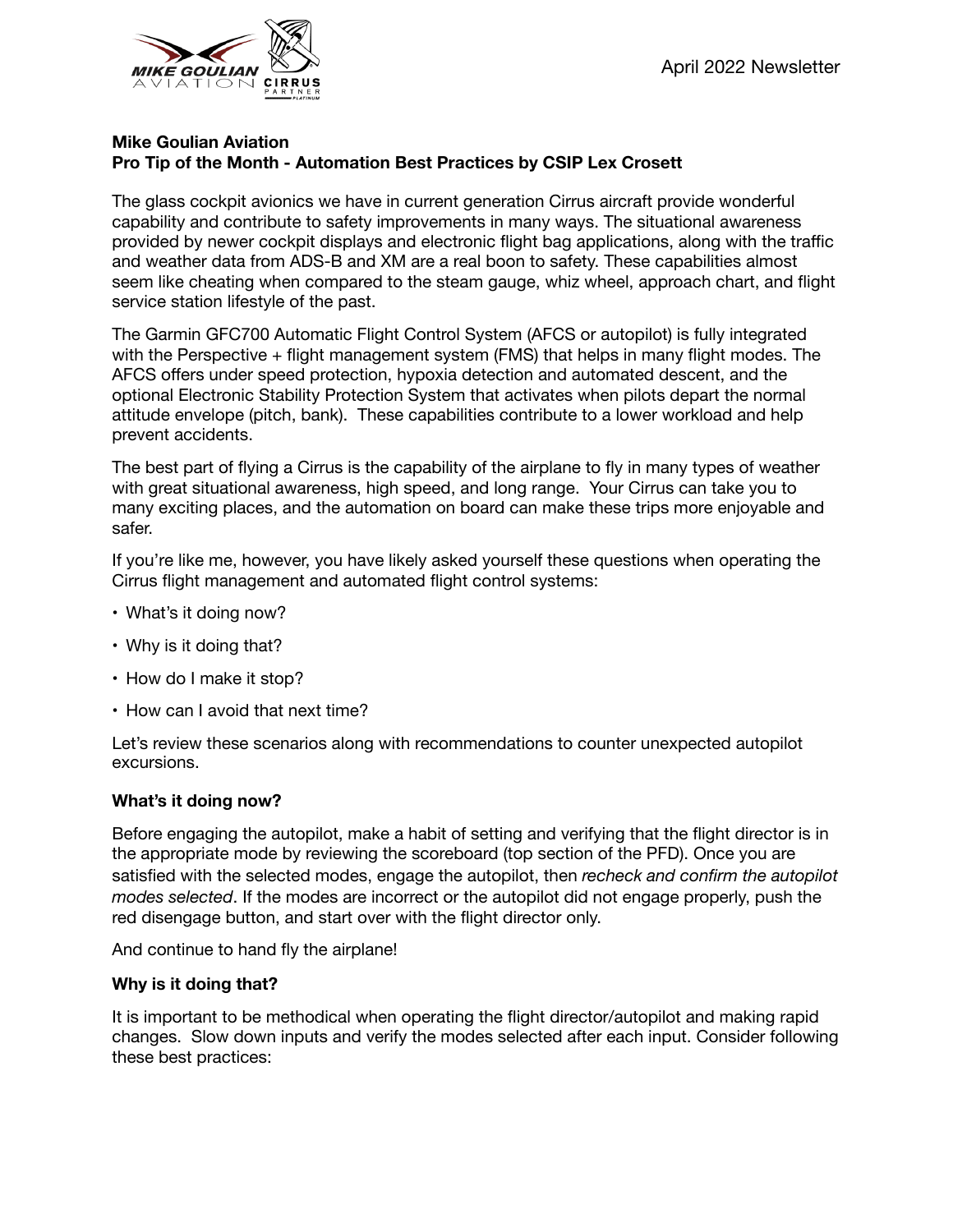- **Move or change bugs before changing autopilot modes.** When ATC calls with a change, acknowledge and then move bugs (altitude, heading, CDI, etc.). Then fly the flight director commands or engage the autopilot to do the same. Never fly through the bugs you set.
- **Apply lateral inputs (heading, navigation) before vertical inputs.** If you need to change altitude and heading or navigation, acknowledge and make the lateral (HDG, NAV) change first, then the vertical change (FLC -> climbing, VS -> descending). Don't make both changes at once.
- **Do not remove your hands from the controls until you have verified the modes in the PFD scoreboard.** This works the same way when the pilot flying and pilot not flying confirm the positive exchange of controls. If it helps, you can say to yourself, "You have controls." when enabling the autopilot. Until you are sure all is well, you should not remove your hands from the controls. *This is especially important when at low altitude* – for example while executing a missed approach in Takeoff/Go Around mode.

## **How do I make it stop?**

When the autopilot sends the airplane on an unwanted excursion or alarms and disconnects, you should reestablish control and start at the beginning. There can be a significant startle factor if you have not been actively monitoring the system when the autopilot disconnects.

Don't madly try to repair a bad situation with additional flight director and autopilot inputs. Flying the airplane with raw data and adding the flight director back when you are able is the best approach.

Every pilot should step down the level of automation in use and hand fly in these situations:

- Change of runway and/or instrument approach
- Weather-related change of plans
- Unexpected icing encounter

The autopilot in your Cirrus does not manage aileron trim, so a sudden autopilot disconnect in icing conditions could lead to entry into an unusual attitude or a large excursion in heading. Keep your hands on the controls when disconnecting the autopilot and think: "I have controls."

Remember that the autopilot does not understand "**DO IT NOW**" the same way pilots do. If you need to alter course or altitude quickly (traffic alert, TAWS warning, etc.), disconnect the autopilot and hand fly the airplane.

If you make a mistake that results in an unusual attitude excursion, disengage the autopilot and regain level flight (Power, Bank, Pitch) as your priority. After that, hand fly using raw data while reloading the flight director modes from the beginning and checking the automation scoreboard for correctness. And it's always good to make appropriate apologies to ATC if you took a wrong turn or blew through an altitude.

#### **How do I avoid that next time?**

Most pilots make small mistakes on every flight. You can avoid these types of mistakes by developing good flight director and autopilot usage habits. Check your inputs and make careful and sequential changes as you change flight regimes. Staying engaged with the automation and being ready at the controls, especially near the ground, is key.